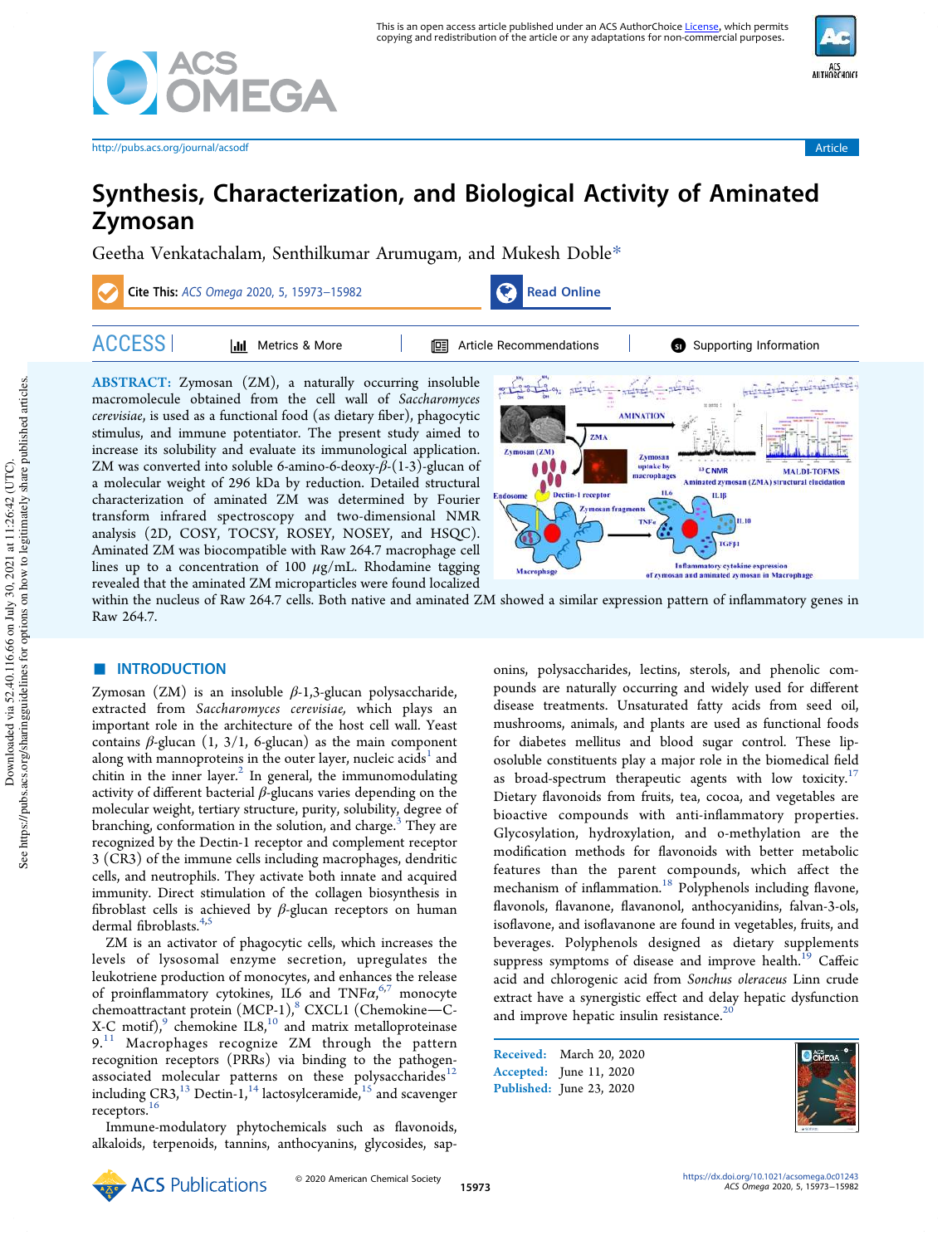

Figure 1. (A) Synthesis scheme for the preparation of ZMA 6NH<sub>2</sub>. (B) FTIR spectrum of ZM and ZMA. (C) <sup>13</sup>C NMR spectra of ZMA in D<sub>2</sub>O.

ZM has been shown to have the ability to protect and deliver drugs,<sup>21</sup> adjuvants,<sup>22,23</sup> and single-strand  $\text{DNA}^{24}$  and in the adsorption of toxins.<sup>25</sup> ZM has a large and complex molecular structure, and it is insoluble in water (a molecular weight of ∼ 296 kDa), which influences its biological effects and absorbance. $^{22}$  Several methods have been followed to enhance its bioactivity including hypochlorite oxidation $^{\rm l}$  and acid hydrolysis<sup>2,22</sup>to obtain different water-soluble fragments. It has been reported that enhanced water solubility, nucleic acid affinity, and Dectin-1-targeted tissue-specific delivery were achieved with aminated glucans.<sup>26</sup> Partially aminated curdlan retains its original conformation, which facilitates its binding to phagocyte cell surface receptors, and Dectin-1 (PRR). The main objective of this work is to study the immunomodulatory effects (the activation of inflammation-related protein expression) and characterization of ZM and aminated zymosan (ZMA). Reports are there for ZM uses as an immune enhancer. Native ZM is insoluble in water, and it is very difficult to determine its molecular weight and NMR characteristics. Conversion of insoluble ZM to soluble ZM (amination) is the main novelty of this work, which aids in the determination of the ZM high molecular weight (296 kDa) through MALDI-MS-MS. Moreover, the 1D and 2D NMR characterization was achieved after amination. Yeast glucan as food has been used in Japan and Korea for many years. The current work provides some interesting information about ZM which is derived from yeast glucan. Moreover, this is a basic study, and a detailed study on its applications will be done in the near future. The present study aimed to synthesize watersoluble ZM without modifying its basic structure through amination and to predict the structure of ZMA.

#### **RESULTS AND DISCUSSION**

Amination of ZM. The first step in amination is to chemically modify ZM by replacing the hydroxyl group  $(-OH)$  in the C<sub>6</sub> position of the glucose residues with an amino group  $(-NH<sub>2</sub>)$  (Figure 1).<sup>26,27</sup> Under controlled conditions, ZMA was synthesized with 6-azido substitution.

This was further reduced into  $C_6$  amine-functionalized ZMA (80% amine substitution). At the end of amination, a biocompatible amine-bearing ZM was synthesized. In the previously reported methods, synthesis of acid/alkali or heat treated ZM, the polymer lost its core activity in the immune system because it was degraded into different fragments and lost active functional groups during the process. $1/2$ 

FTIR Analysis of ZM and ZMA. Two intense broad bands at 3394 and 3399 cm<sup>−</sup><sup>1</sup> indicated the O−H stretch of the hydroxyl groups in ZM or the N−H stretch in ZMA (Figure 1B). Bands at 2922 and 1244 cm<sup>−</sup><sup>1</sup> indicated the C−H stretch and CH<sub>2</sub>OH stretch, respectively. The band at 1372 cm<sup>-1</sup> could be attributed to the C−H band, and the band at 1637 and 1649  $\text{cm}^{-1}$  could be attributed to the C=O group or N− H bend in ZM and ZMA, respectively. The band at 1042 and 1025 cm<sup>−</sup><sup>1</sup> could be attributed to the C−O−C or C−N stretch. ZMA exhibits a new absorption band at  $1436 \text{ cm}^{-1}$ , which is the characteristic peak of the NH amine. Beta glycosidic linkage was analyzed through Fourier transform (FT)-Raman spectroscopy (Figure S1) at 896 and 891 cm<sup>−</sup><sup>1</sup> for ZM and ZMA, respectively. Moreover, the bands at 953− 710 cm<sup>−</sup><sup>1</sup> could be attributed to NH wagging with respect to previous reports on aminated oat beta glucan<sup>29</sup> and aminated chitosan.<sup>30</sup> These results clearly indicated the distribution and the presence of amino groups in ZMA. There was no clear  $NH<sub>2</sub>$  peak in the ZMA spectrum which could be attributed to its overlapping with the hydroxyl group peak.

Structural Characterization of ZMA-2D NMR. NMR spectral data revealed the information of the repeating sugar units, configurations, linkages, chain length, and substitutions in the side chain of the polysaccharide. $31,32$  In ZMA, the hydroxyl group (<sup>1</sup>H NMR, Figure S2) at the  $C_6$  position of the glucose unit was replaced with an amine similar to previous reports.<sup>27</sup> The degree of polymerization (DP) of 6-amino-ZM was determined by <sup>13</sup>C NMR (Figure 1C). The C<sub>6</sub>−OH of the unmodified glucose unit of ZM appeared at <sup>13</sup>C  $\delta$  60.4 (C-6); <sup>1</sup>H  $\delta$  3.81 (2H, 6H<sub>a</sub>, H<sub>b</sub>); after amination, the C<sub>6</sub> shifted to <sup>13</sup>C  $\delta$  38.97 ppm; <sup>1</sup>H NMR  $\delta$  2.61 (2H, 6H<sub>a</sub>, H<sub>b</sub>). ZMA shows a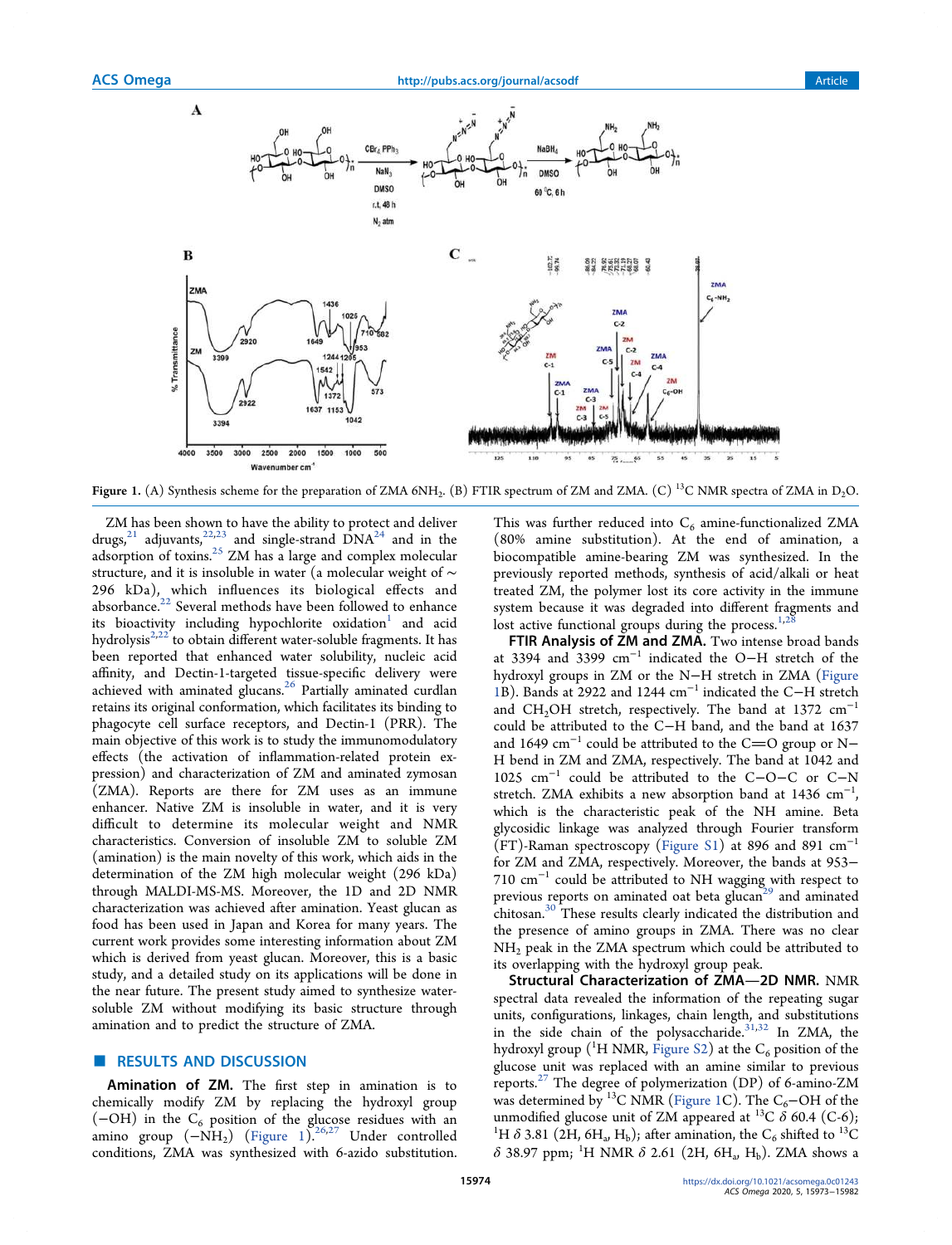$C_6$ -OH:  $C_6$ -NH<sub>2</sub> ratio of 2:8, which is used for determination of the degree of substitution (DS). In the case of 6AZ-80 (80% amine substitution), the ratio of  $C_6$ −OH:  $C_6$ −NH<sub>2</sub> intensity was about 2:8. <sup>13</sup>C NMR analysis of  $C_6$ glucose units revealed the signal at  $\delta_c$  60.4 (C-6) in unmodified ZM shifted to  $\delta_c$  38.9 (C-6) in 6AZ-80, which indicates that 6amino ZMA was successfully synthesized, as shown in Figure 1.

The structure of ZMA was elucidated by  ${}^{1}H$ ,  ${}^{13}C$ , and 2D  $(^{1}H-^{1}H, TOCSY, {}^{1}H-^{13}C, HSQC, {}^{1}H-^{1}H, NOESY, and$ <sup>1</sup>H<sup>-1</sup>H ROSEY) NMR spectral analysis. The above analysis was used to assign the proton and carbon signals of the ZMA backbone. The presence of the anomeric proton ( $\delta_H$  5.32, 1H), sugar protons ( $\delta$ <sub>H</sub> 3.43–3.70, H2, H3, H4, H5, H6a, H6b, 6H), and the higher field signal ( $\delta_{\rm H}$ , 5.32, 1H) in the <sup>1</sup>H NMR spectrum revealed the  $\beta$ -configuration of glucose in the ZMA structure. The <sup>1</sup>H and <sup>13</sup>C NMR chemical shift data analysis from different NMR spectra of ZMA and ZM was tabulated (Table 1).

Table 1. <sup>1</sup>H NMR and<sup>13</sup> C NMR Chemical Shifts of ZM and ZMA (<sup>1</sup>H NMR 500 MHz, <sup>13</sup>C NMR 125 MHz,  $D_2O$ )

| position | ZM literature $(\delta_c)$ | ZMA 6-NH <sub>2</sub> $(\delta_c)$ | ZMA 6-NH <sub>2</sub> $(\delta_{H})$ |
|----------|----------------------------|------------------------------------|--------------------------------------|
| $C-1$    | 103.01                     | 99.74                              | 5.32                                 |
| $C-2$    | 72.83                      | 71.19                              | 3.55                                 |
| $C-3$    | 86.22                      | 84.22                              | 3.70                                 |
| $C-4$    | 68.41                      | 68.07                              | 3.43                                 |
| $C-5$    | 76.33                      | 75.61                              | 3.48                                 |
| $C-6$    | 60.87                      | 38.97                              | 2.64                                 |

The HSQC spectrum of 6AZ-80 (Figure 2A) provides the information on correlation between ring  ${}^{1}H$  and  ${}^{13}C$ . The  ${}^{13}C$ chemical shifts of the 6-AZ-80 residue was obtained based on the <sup>13</sup>C−<sup>1</sup>H cross peaks at  $\delta_{\rm c}/\delta_{\rm H}$  99.74/5.32 (C-1/H-1), 71.19 ppm/3.55 ppm (C-2/H-2), 84.22 ppm/3.70 ppm (C-3/H-3), 68.07 ppm/3.43 ppm (C-4/H-4),75.61 ppm/3.48 ppm (C-5/ H-5), 38.97 ppm/2.61 ppm (C-6/Ha-6), and 38.97 ppm (2.64 C-6/Hb-6) in the HSQC spectrum. Based on the HSQC spectrum which gives connectivity of protons, their chemical shifts at  $\delta_H$  5.32, 3.55, 3.70, 3.43, 3.48, 2.61, and 2.64 were assigned to H-1 and H-2, H-3, H-4, H-5, H-6a, and H-6, respectively, and enhanced the elucidation of the proton peak of ZMA. Similarly, ZMA showed six major peaks at chemical shifts of  $\delta_c$  102.72, 73.32, 86.09, 68.27, 76.92, and 60.43 ppm, and these were assigned to C-1, C-2, C-3, C-4, C-5,C-6, respectively, and could be assigned to the signals of the backbone chain for a  $\beta$ -(1,3) ZMA. The chemical shifts of the protons and carbons were obtained from the <sup>1</sup>H<sup>-13</sup>C HSQC,  ${}^{1}H-{}^{1}H$  NOSEY, and  $H^{1}-H^{1}$  TOCSY with  ${}^{1}H$  and  ${}^{13}C$ resonances assigned in Table 2. The chemical shift data revealed from the <sup>13</sup>C NMR and <sup>1</sup>H−<sup>13</sup>C HSQC spectra of the current work were consistent with those revealed from the spectrum of the curdlan-type polysaccharide.<sup>33</sup> <sup>1</sup>H−<sup>1</sup>H COSY and <sup>1</sup>H− <sup>13</sup>C HSQC 2D correlation NMR experiments were used to the peak assignment of  ${}^{1}H$ ,  ${}^{13}C$  and elucidate the exact  $\beta$ -linkages of the sugar residues within the polysaccharide.<sup>34</sup> Based on HSQC spectra, single-bond correlation studies between the protons and carbons from sugars in ZMA enabled all the  $^{13}$ C to be assigned.<sup>31,35</sup>

The <sup>1</sup>H chemical shift data values obtained from the HSQC spectrum were then verified by the cross peaks of H-1/H-2 (5.31 ppm/3.54 ppm), H-1/H-3 (5.32 ppm/3.66 ppm), and H-1/H-6 (5.32 ppm/3.86 ppm) in the TOCSY spectrum

(Figure 2B). The cross peak of H-1/H-3  $(5.32 \text{ ppm}/3.74)$ ppm), H-1/H-5 (5.32 ppm/3.48 ppm) was also observed in the NOESY spectrum (Figure 2C).

The anomeric resonances for the H-1 proton signal were found in the high field region (H  $> \delta$  5.0), and the anomeric resonance for the carbon C-1 signal at  $\delta$  99.74 was in the deshielded region along with the scalar coupling constant  ${}^{3}J_{\text{H-1-H-2}}$ , which gives the information about the anomeric configuration, and this value was found at 7.0 Hz. These results confirm that ZMA had sugar units of the  $\beta$ -configuration form. Large coupling constants of  $J_{H-2,H-3}$  and  $J_{H-3,H-4}$  (9–10 Hz) indicated that the glucose units were linked with  $\beta$ -glycosidic bands.<sup>26</sup> A NOESY experiment revealed inter-residue NOE connectivity in ZMA, which was observed between H-1, H-3, and H-5, indicating that the residue was a  $\beta$ -configuration. Similarly, a ROSEY (Figure 2D) experiment revealed interresidue connectivity that was observed between H-1, H-2, and H-6 and H1−H2, H2−H3, H3−H4, H2−H6, indicating that the residue was linked by the  $\beta$ -configuration.

The  ${}^{1}H,{}^{13}C$  NMR spectrum and 2D  ${}^{1}H-{}^{1}H$  COSY,  ${}^{1}H-{}^{1}H$ TOCSY,  ${}^{1}H-{}^{13}C$  HSQC,  ${}^{1}H-{}^{1}H$  NOESY, and  ${}^{1}H-{}^{1}H$ ROSEY results confirm that glucose was the main unit in the ZMA polymer with a molecular weight of 2.04753  $\times$  10<sup>5</sup> Da with  $\beta$ -(1,3) linkage as the main backbone. Such a conformation was repeated in the intercellular matrix of the cell wall of most fungi and yeasts.

MALDI-TOF-MS Analysis of ZMA. The presence of the glucose monomer in ZMA was observed in MALDI-TOF-MS as sodiated and protonated ions  $[M + Na + H]^{+}$  in the positive ion mode. The singly charged molecular ion mass was calculated as  $[162 \times n + 3Na + 9H]^+$ , where *n* represents the number of glucose units. The mass region of ion peaks was observed, and the peak-to-peak difference was  $162.3 \times n$  Da, which was consistent with the repeating units of ZMA.

The MALDI-TOF mass spectrum (Figure 3) showed the most intense peak at 204,759.200 Da [162 × 1264 + 3Na + 9H<sup>+</sup> with the second most intense peak at 14,769.29 [162  $\times$ 91 + H<sub>2</sub>O + 5H]. The peaks at an  $m/z$  of 10,068.50 [162  $\times$  62] + Na]<sup>+</sup>, 11,862.82 [162 × 73 + 2H<sub>2</sub> O]<sup>+</sup>, 13,304.15 [162 × 82 + H<sub>2</sub>O]<sup>+</sup>, 13,743.46 [162 × 87 + 5H]<sup>+</sup>, 14,099.40 [162 × 82 +  $H_2$  O], 53,003.052 [162  $\times$  327 + Na + 6H]<sup>+</sup>, 86,832.052 [162  $\times$  536 + 3Na]<sup>+</sup>, 102,997.620 [162  $\times$  636 + 2Na]<sup>+</sup>, 138,562.294  $[162 \times 855 + 2Na + 6H]^+$ , 173,837.360  $[162 \times 1073 + 11H]$ <sup>+</sup>, 204,759.200  $[162 \times 1264 + 3Na + 9H]^+$ , 237,798.636  $[162$  $\times$  1468 + 9H]<sup>+</sup>, 237,798.636 [162  $\times$  1468 + 9H]<sup>+</sup>, 276,110.633  $[162 \times 1704 + 3Na]^+$ , and 296,945.816  $[162 \times$  $1833 + H$ <sup>+</sup> were observed in ZMA.

Based on the MALDI-TOF mass analysis, the molecular weight and the sugar sequences were determined. The spectra showed highly branching units of glucose residues and the most intense peak at an  $m/z$  of 204,759.200, which represents the major component with a DP size of 1264 glucose residues. The DP varies from 62 to 1833. This is the first report on MALDI-TOF MS analysis for a very high molecular weight glucan.

ZM is a highly branched, insoluble polymer, whereas the aminated form not only aids in solubilizing but also helps to elucidate its structure without modifying the internal structure. Although high-molecular-weight polymers such as galactomannans  $(100 \times 10^4 \text{ Da})$  and baker's yeast beta-glucans<sup>2</sup> have been structurally characterized, the exact molecular weight was not estimated because of their size and insolubility. There are many reports on low-molecular-weight glucans from Rhi-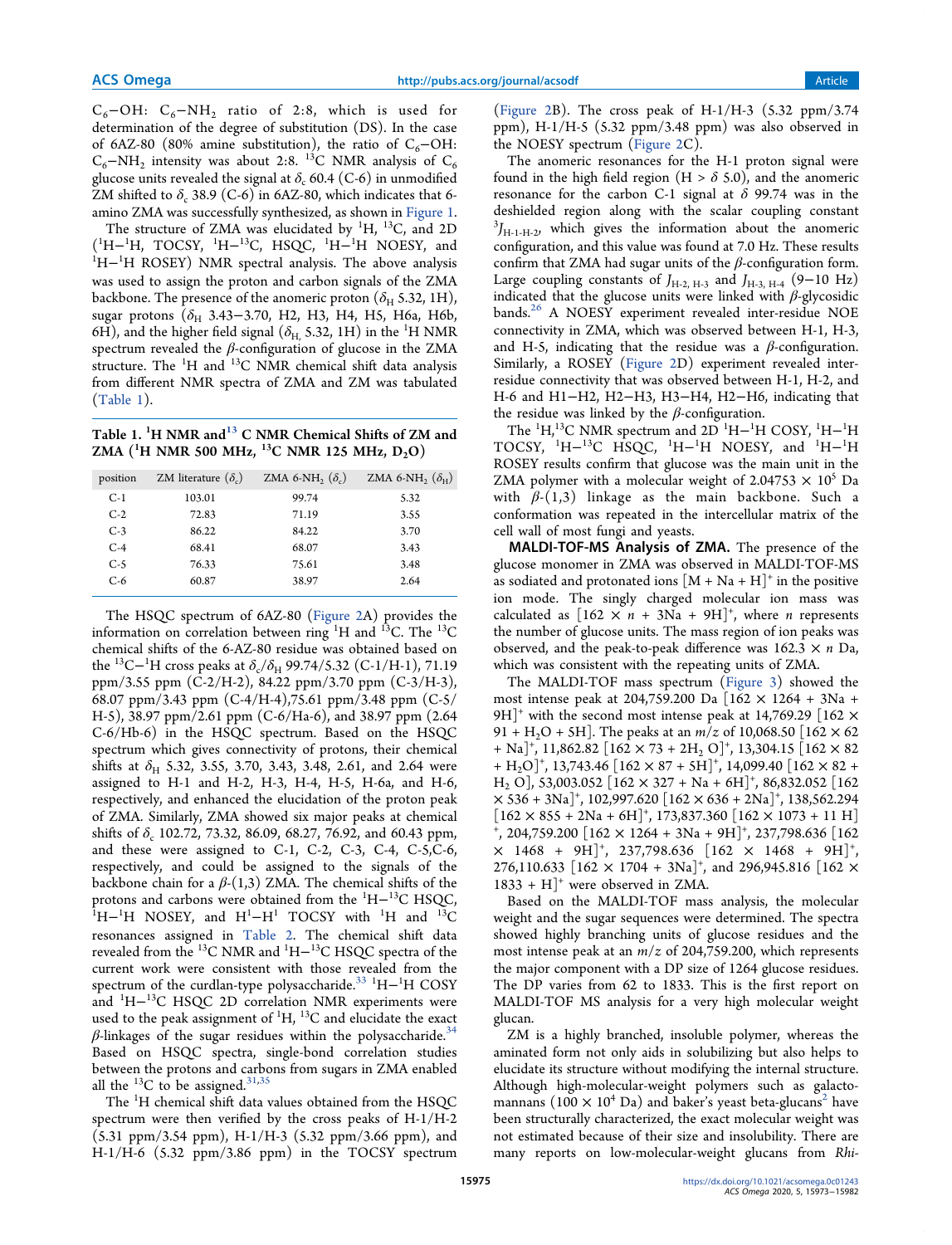

Figure 2. 2D NMR (500 MHz) spectra of ZMA, (A) <sup>1</sup>H−<sup>13</sup>C HSQC, (B) <sup>1</sup>H−<sup>1</sup>H TOCSY, (C) <sup>1</sup>H−<sup>1</sup>H NOESY, and (D) <sup>1</sup>H−<sup>1</sup>H ROESY.

|          |                                      | $HSQC$ <sup>1</sup> H and <sup>13</sup> C correlation (ppm) | <b>NOSEY</b>                               | <b>NOSEY</b>                                 | <b>TOCSY</b>                               | <b>TOCSY</b>                                             |
|----------|--------------------------------------|-------------------------------------------------------------|--------------------------------------------|----------------------------------------------|--------------------------------------------|----------------------------------------------------------|
| position | ZM-20 6-OH $\delta_c/\delta_{\rm H}$ | ZMA-80 6-NH <sub>2</sub> $\delta_c/\delta_H$                | ZM-20 6-OH $\delta_{\rm H}/\delta_{\rm H}$ | ZMA-80 6-NH, $\delta_{\rm H}/\delta_{\rm H}$ | ZM-20 6-OH $\delta_{\rm H}/\delta_{\rm H}$ | ZMA-80 6-NH <sub>2</sub> $\delta_{\rm H}/\delta_{\rm H}$ |
| $C-1$    | 102.72/4.69                          | 99.74/5.32                                                  | 4.69                                       | 5.32                                         | 4.69                                       | 5.32                                                     |
| $C-2$    | 73.32/3.47                           | 71.19/3.55                                                  |                                            |                                              | 3.45                                       | 3.54                                                     |
| $C-3$    | 86.09/3.60                           | 84.22/3.70                                                  | 3.60                                       | 3.74                                         | 3.60                                       | 3.66                                                     |
| $C-4$    | 68.27/3.34                           | 68.07/3.43                                                  |                                            |                                              | 3.27                                       |                                                          |
| $C-5$    | 76.92/3.57                           | 75.61/3.48                                                  | 3.57                                       | 3.48                                         |                                            |                                                          |
| $C-6$    | 60.43/3.81/3.75                      | 38.97/2.64                                                  |                                            |                                              |                                            | 3.86                                                     |

| Table 2. HSQC, NOSEY, and TOCSY Correlation Map of ZM and ZMA (500 MHz in $D_2O$ ) |  |  |
|------------------------------------------------------------------------------------|--|--|
|------------------------------------------------------------------------------------|--|--|

zobium meliloti $36,37$  and Mesorhizobium loti $38$  but not on highly branched ones. Molecular weight determination of ZM through acid and/or alkali treatments<sup>39</sup> yielded three different fragments of sizes of 8, 5, and 2  $kDa$ ,<sup>22</sup> but till date, there is no experimental report on its solubility.

Microscopic and Particle Size Analysis. ZM appeared as an oval-shaped particle with a size below 3  $\mu$ m (Figure 4A), whereas ZMA appeared oval, but the morphology was not well-defined (Figure 4B). The particle size distribution of ZM  $(1-3 \mu m;$  Figure 4C) was marginally larger than that of ZMA (< 2  $\mu$ m; Figure 4D). It was reported that the size of  $\beta$ -glucan particles does not affect its cellular uptake by macrophages, and microparticles of a size of  $1-5 \mu m$  are readily phagocytosed by macrophages through the Dectin-1 receptor. $40$  The hollow and porous structures of yeast beta-glucans  $(2-4 \mu m)$  in diameter) were used as microcarriers, and because the porous channels in the glucan shell were not uniform in size, they could help in loading drug molecules with different size distributions.<sup>41</sup> In

water suspension, the average size of ZM (Figure S3A) particles was 712.5  $\pm$  7.9 nm with a zeta potential of 9.76 mV, while the average size of ZMA (Figure S3B) particles was 650.0  $\pm$  38.93 nm with a zeta potential of 25.22 mV. The higher zeta potential values indicated the stability of ZMA particles. In general, particles within the size range of 1−1000 nm could be used for prophylactic vaccine designing, with ZM reported as an immunepotentiator; it makes ZMA an ideal carrier molecule for vaccine delivery.

AFM Visualization of ZM and ZMA. The height and amplitude of the scanning field in atomic force microscopy (AFM) revealed a scattered distribution of particles. When compared to ZM (a width of 1.345  $\mu$ m and a height of around 0.628 μm, as shown in Figure S4A,B), ZMA (Figure S4C,D) was slightly less in size (a width of 1.077  $\mu$ m and a height of 0.541  $\mu$ m), which is in line with SEM and particle size analysis, which could be attributed to the solubility. Similar size ranges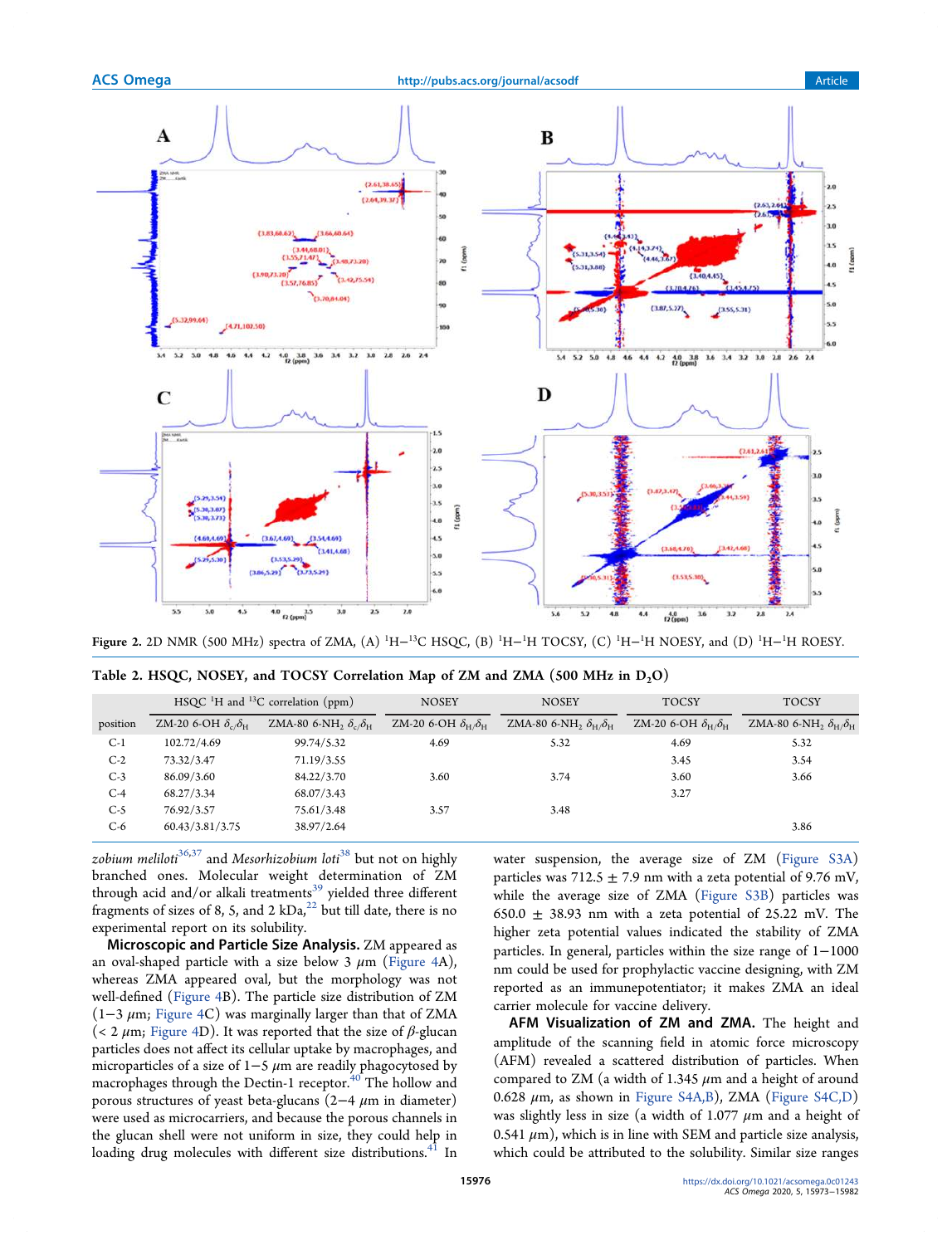## ACS Omega **http://pubs.acs.org/journal/acsodf** Article Article



Figure 3. MALDI-TOF mass spectrum of ZMA using CHCA as the matrix. A mass difference of 162.1 Da was observed between neighboring peaks. The ions were singly charged  $[M + Na]^+$  and observed in the positive ion mode and are consistent with the expected mass.



Figure 4. SEM images of (A) ZM and (B) ZMA microparticles. Size distributions of (C) ZM and (D) ZMA microparticles.

have also been reported with yeast  $\beta$ -glucan films (2.70  $\mu$ m) and particles  $(1-\overline{2} \ \mu \text{m})$ .<sup>42,43</sup>

ZM and ZMA Biological Activities in Mouse Raw 264.7 Cell Lines. Raw 264.7 macrophage cells are majorly involved in the phagocytic process. They have the Dectin 1 receptor on their surface, which recognizes beta (1,3)-glucans. Our aim is to study the immunomodulatory effects of beta (1,3)-glucan on macrophage cells, so the Raw 264.7 cell line

was chosen for this study. ZM has the ability to bind to the Dectin-1 receptor present on macrophages. Therefore, cell viability, cell uptake, and gene expression analysis were carried out in mouse Raw 264.7 cells.

Cell Viability. Both ZM and ZMA (Figure S5) were not cytotoxic to Raw 264.7 cells, and the cell viability was above 90%, which could be considered nontoxic according to ISO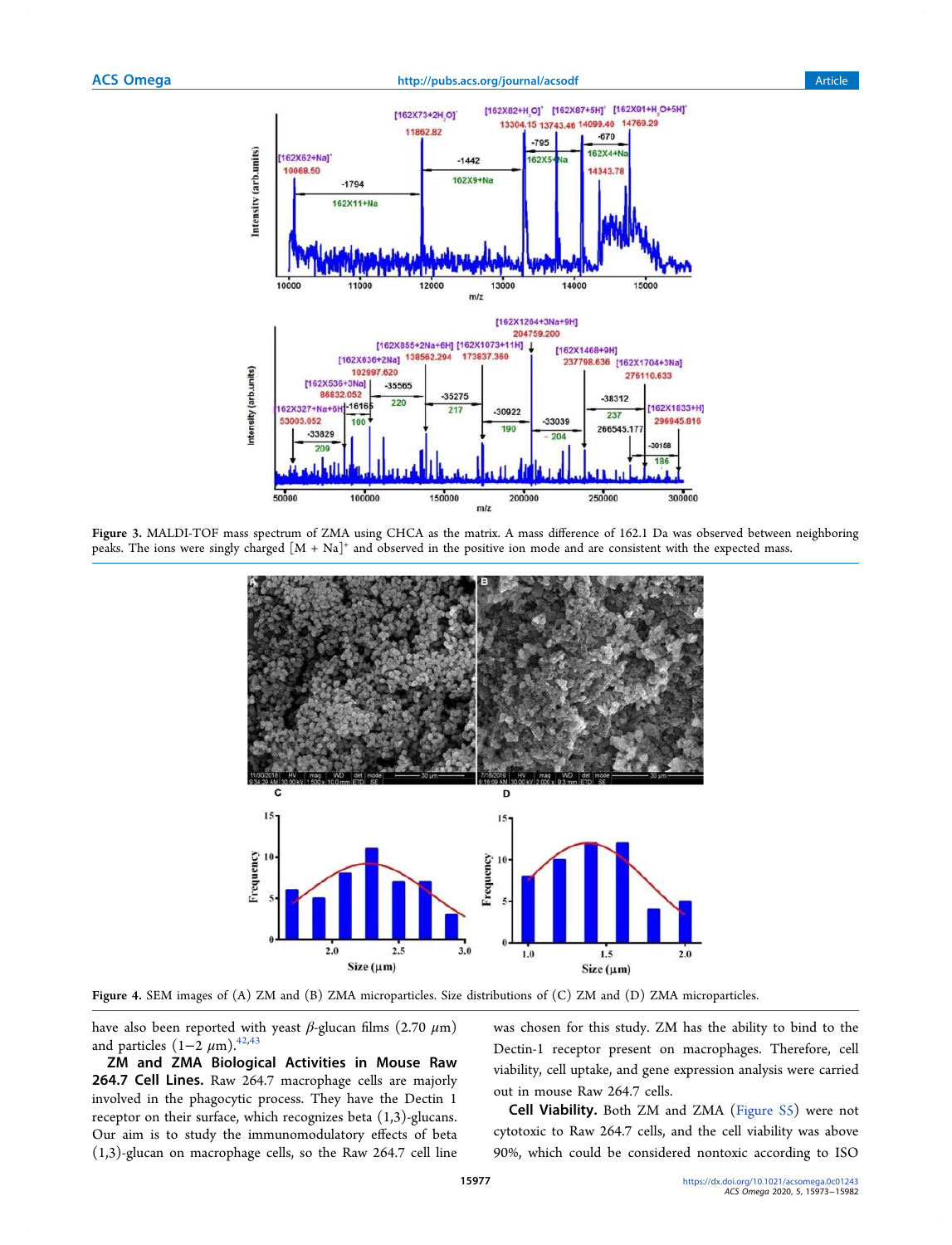

Figure 5. (A) Fluorescence microscopy images of Raw 264.7 macrophages. Rhodamine B-tagged ZM particles (a−d) and ZMA particles (e−h). (B) Quantified fluorescence intensities  $(*p \times 0.01, ***p \times 0.0001)$ .



Figure 6. Expression of inflammatory cytokines in macrophage cells with ZMA and LPS treatment.  $*p < 0.05$ ,  $**p < 0.001$ , and  $***p < 0.0001$  are with respect to the control (cells without the polymer and LPS treatment).

10993-5.<sup>44</sup> This is in line with other biocompatibility studies reported with other bacterial glucans<sup>37,45,46</sup> and yeasts.<sup>47</sup>

Cell Uptake. ZM and ZMA were observed as red particles inside the cell. Both ZM (Figure 5a−d) and ZMA (Figure 5e− h) showed a similar pattern of uptake. Phagocytic and dendritic cells are potentially important targets in RNAibased therapeutics, and ZM has been reported as a host for siRNA and drug delivery.<sup>24,48</sup> ZM has the ability to bind to the Dectin-1 receptor of the macrophages, which stimulates the inflammatory response by chemokine and cytokine production (innate immune responses) as well as the antimicrobial effect through phagocytosis and generation of reactive oxygen species which further influences the adaptive immunity. $49$ ,

Increased intracellular fluorescence in Raw 264.7 macrophages (Figure 5B) with both ZM and ZMA could be attributed to the receptor-mediated phagocytosis and passive uptake through steric or van der Waals interactions.<sup>51</sup> Studies have indicated that sharp-edge particles showed less internalization than spherical particles. This could be attributed to the less energetic cost of initializing membrane curvature during phagocytosis of spherical particles.<sup>52</sup>

ZMA was biocompatible with Raw 264.7 cells, and the cellular uptake was similar to ZM. These studies indicate that ZMA has potential applications in medical imaging and drug delivery systems.

Gene Expression of ZM and ZMA in Raw 264.7. Levels of inflammatory (TNF $\alpha$ , IL1 $\beta$ , and IL6, TGF $\beta$ 1, and IL10)<sup>46</sup> in Raw 264.7 with ZM, LPS, and ZMA were analyzed using real-time PCR analysis (Figure 6). Increased expression of both pro- and anti-inflammatory cytokines was observed in all three treatments. The fold change for TNF $\alpha$ , IL1 $\beta$ , and IL6 with respect to LPS treatment was 2.95, 30.20, and 174.29, respectively, whereas with ZM, it was TNF $\alpha$  (3.18), IL1 $\beta$ (5.66), and IL6 (115.76), and with ZMA, it was TNF $\alpha$  (1.42fold), IL6 (7.77-fold), and IL1 $\beta$  (0.47-fold). The fold increase of the anti-inflammatory cytokines with respect to the treatments was TGF $\beta$ 1 (2.54) and IL10 (42.38) with ZM, TGF $\beta$ 1 (2.10) and IL10 (9.04) with LPS, and TGF $\beta$ 1 (1.14) and IL10 (1.10) with ZMA.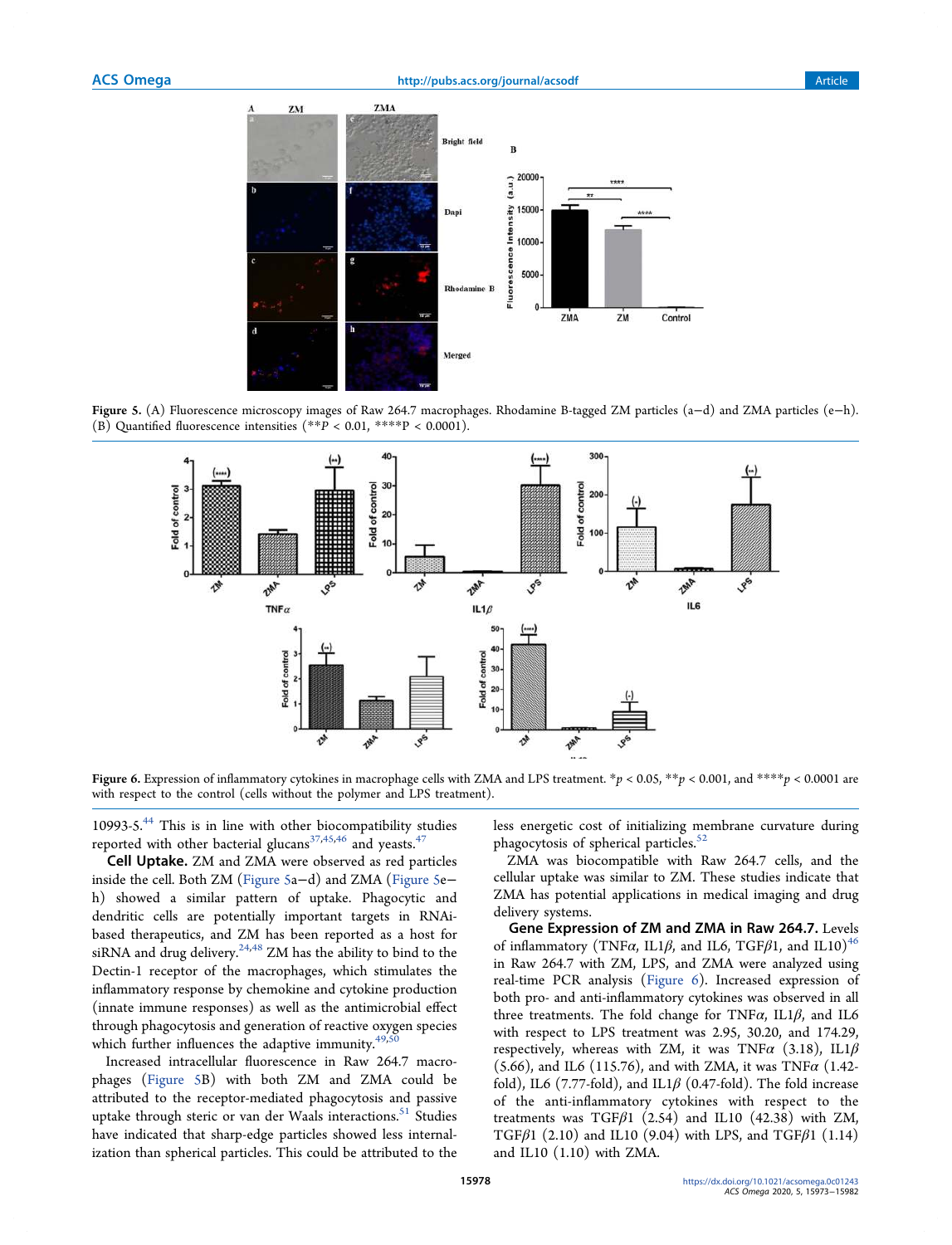Amination of ZM showed a statistically significant difference in the regulation of IL6. Although ZM binds to the Dectin-1 receptor present in the macrophage, it is widely used as a phagocytic stimulus.<sup>53,54</sup> The two-step amination process solubilized ZM, and there was no significant difference in cell viability or cellular uptake. TLR activation of microglia cells (active immune cells of the central nervous system) by ZM led to upregulation of proinflammatory genes, TNF- $\alpha$ , IL-6, and IL-1 $\beta$ , which are also resident macrophage cells.<sup>5</sup>

## ■ **CONCLUSIONS**

This is the first approach to increase the solubility of ZM by partial amination without affecting its native structure. The compound 6-azido-6-deoxy-ZM was synthesized and reduced further to 6-amino-6-deoxy-ZM. ZMA is highly branched with the DP ranging from 62 to 1833 glucose residues with increased solubility and a reduced particle size  $(1-2 \mu m)$ . ZMA was biocompatible, and the cellular uptake was similar to ZM with decreased inflammatory effects compared to ZM. ZMA could be a potential candidate for immune modulation and drug delivery.

## **EXPERIMENTAL SECTION**

General Procedure. ZM (#Z4250-1G) was obtained from Sigma Aldrich. The  $D_2O$  solvent (deuteration degree, minimum 99.96%) and Methanol D were obtained from Merck. Dialysis membrane-150 (Himedia MW cutoff: 12 kDa), DMSO (dimethyl sulfoxide), NaBH<sub>4</sub> (sodium borohydride), methanol, and other chemicals were purchased from Himedia Laboratories Pvt. Ltd.

6-Azido-6-deoxy-(1-3)-β-D-zymosan Synthesis. Amination was carried out, as shown in Figure 1A. ZM  $(1.0 g)$  was taken in a two-necked round-bottom flask, and  $\text{NaN}_3$  (4.0 g, 61.52 Mmole) was added, dissolved in DMF (dimethylformamide) (30 mL), and stirred well for 30 min. The reaction flask was kept at 80 °C under a nitrogen atmosphere for 2 h. The reaction mixture was cooled to room temperature, and  $Ph_3P$ (triphenylphosphine) (4.0 g, 15 Mmole) was added and stirred well. In an inert nitrogen atmosphere, freshly prepared CBr<sub>4</sub> (carbon tetrabromide or tetrabromomethane) (5.5 g, 16 Mmole) solution was added in drops and incubated for 48 h at room temperature.<sup>27</sup> Acetone was used to precipitate the azide and washed thrice with methanol, followed by water. The polymer was freeze-dried and stored.

6-Amino-6-deoxy-(1-3)- $β$ -D-zymosan Synthesis by the Reduction Method. 6-Azide (0.5 g) was dissolved in 30 mL of DMSO and stirred for 30 min at room temperature. NaBH<sup>4</sup> (1.2 g, 31 Mmole) was added, and the mixture was heated to  $60\degree$   $\degree$ C.<sup>55</sup> The reaction mixture was maintained under continuous heating and stirring (6 h). Later, the aminated glucan was cooled at room temperature and centrifuged at 13,000 rpm. The precipitate was washed thrice with methanol, followed by dialysis using a 12 KDa membrane and then freeze-drying (a yield of 0.45 g).

Characterization of ZMA. The presence of characteristic amino and other functional groups in ZMA was confirmed by Fourier-transform infrared spectroscopy with the attenuated total reflection mode (Perkin Elmer System, Country). FT-Raman spectroscopy (50−5000 cm<sup>−</sup><sup>1</sup> ) was carried out for the β-glycosidic linkage analysis using a BRUKER RFS 27 standalone FT-Raman spectrometer. 1 D<sup>1</sup>H NMR (500 MHz), <sup>13</sup>C NMR (125 MHz), and 2D NMR with heteronuclear single-

quantum coherence (HSQC), H-H correlation spectrometry (COSY), TOCSY, and ROSEY spectra analysis were carried out with a Bruker Avance III 500 NMR (500 MHz). Spectral measurements were carried out at 37 °C and analyzed using the Bruker top spin 3.2 software.  $D_2O$  (deuteration degree, minimum 99.96%) and Methanol D were used as NMR solvents.

Determination of the Molecular Weight by MALDI-TOF Analysis. Molecular weights of ZMA were recorded with a Bruker Ultraflex III MALDI-TOF mass spectrometer (with 40,000 mass resolving power with 1 ppm mass accuracy). Acetonitrile  $(90\% \text{ v/v})$  and saturated acyano-4-hydroxycinnamic acid (10% v/v) in TA90 (90% acetonitrile and 0.01% trifluoroacetic acid) were used to run ZMA in the matrix. ZMA was ionized in the positive ion mode, and the spectrum was obtained in the reflector mode, with a laser intensity between 20 and 25%, by accumulating 1000 shots with 0−4000 Da as the detection range. The background noise was eliminated by suppressing the mass signals ( $\langle m/z = 200 \rangle$ .

SEM and Particle Size Analysis. The prepared polysaccharide particles were detected using a scanning electron microscope (FEI Quanta FEG 200-High Resolution).<sup>56</sup> One milligram of ZM and ZMA was suspended in 1.0 mL of distilled water and vortexed to make a homogeneous suspension, and the corresponding size distribution of the particles in each sample was analyzed using a Zetatrac-Zeta potential particle size analyzer (Microtrac Inc.). $\frac{5}{5}$ 

**Atomic Force Microscopy.** The sample solution (10  $\mu$ L, 100 mg/mL) was added onto the surface of a clean glass slide and left overnight for the particles to adhere at room temperature. The surface of the glass slide was analyzed using a Park systems X-100 atomic force microscope at room temperature under the noncontact mode to determine the microstructures. All images were taken with a resolution of 512  $\times$  512 pixels on the 20  $\times$  20  $\mu$ m scale for ZM and 10  $\times$  10  $\mu$ m scale for ZMA.<sup>58</sup>

Cell Viability of ZM and ZMA. The biocompatibility of ZM and ZMA toward Raw 264.7 cells was analyzed by the (3- (4,5-dimethylthiazol-2-yl)-2,5-diphenyltetrazolium bromide)  $\rm{MTT}$  assay.<sup>59</sup> Raw 264.7 cells ( $\rm{10^4}$  cells  $\rm{mL^{-1}}$ ) were cultured with DMEM for 24 h. Different concentrations of ZM and ZMA (100, 80, 60, 50, 40, 30, 20, and 10  $\mu$ g mL<sup>-1</sup>) were added to the cells and incubated in a  $5\%$  CO<sub>2</sub> incubator for 24 h. MTT (5 mg mL<sup>−</sup><sup>1</sup> ) was added and incubated for 4 h. DMSO was used to solubilize the formazan crystals formed, and the absorbance was measured at 690 and 570 nm using an Enspire Perkin Elmer multimode plate reader (Singapore).

Raw 264.7 Macrophage Cellular Uptake. Rhodamine B- tagged ZM and ZMA samples were synthesized by mixing 1 mg of polymer samples with the fluorescent dye Rhodamine B (100  $\mu$ g/mL) vortexed and incubated in the dark at 37 °C for 24  $h^{45}$  The particles were centrifuged at 13,000 rpm and washed thrice with phosphate-buffered saline to remove the excess dye and lyophilized (at a temperature of −80 °C). Raw 264.7 cells  $(1 \times 10^5 \text{ cells/mL})$  were incubated with rhodamine B- tagged particles for 3 h in a  $\mathrm{CO}_2$  incubator. The cells were washed several times with PBS. Paraformaldehyde (4%) was used for fixing the cells (20 min at 37 °C) and visualized under an Olympus BX51 fluorescence microscope (Olympus America Inc., USA).

Similarly, Raw 264.7 cells treated with Rhodamine B-tagged ZM and ZMA particles were lysed using a lysis buffer and centrifuged at 13,000 rpm, and the fluorescence was measured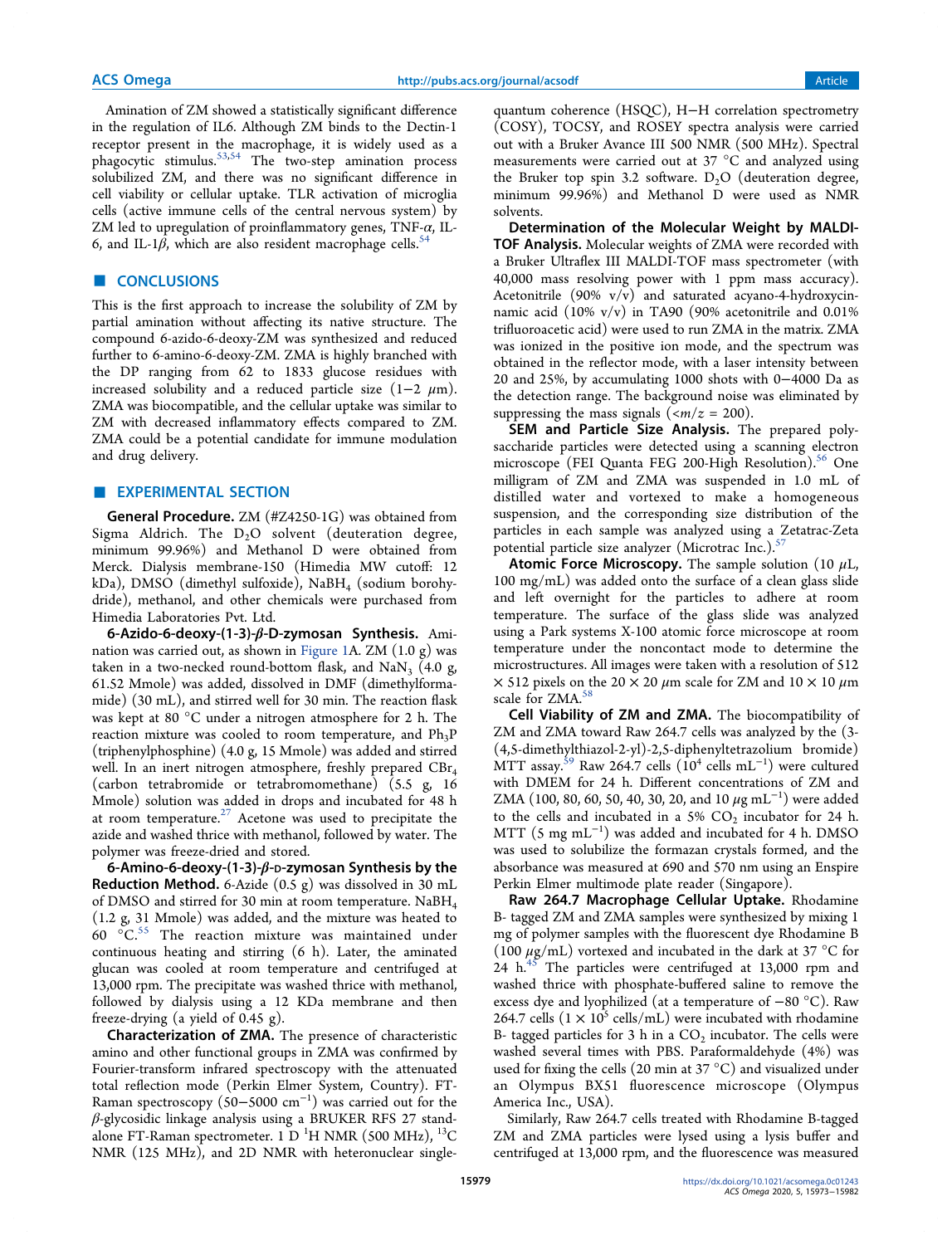at an excitation of 540 nm and an emission of 575 nm using an EnSpire microplate reader, Perkin Elmer, Singapore.

Inflammatory Gene Expression. Raw 264.7  $(1 \times 10^5$ cells/mL) cells were cultured in a six-well plate for 24 h, and the medium was replaced with ZM or ZMA (0.5 mg/mL in DMEM). Lipopolysaccharide (10  $\mu$ g mL<sup>-1</sup>) was the positive control to induce an inflammatory response. Cells without LPS were used as the control.<sup>60</sup> After 6 h of incubation, the cells were washed twice with PBS, and total RNA was isolated using an RNAiso Plus (Total RNA extraction reagent, Takara Bio Inc., Japan) by following the manufacturer's protocol. Reverse transcription was carried out for  $1 \mu$ g of RNA with a cDNA Reverse Transcription Kit (Applied biosystems, Thermo Fischer Scientific, USA). The primer sequences of inflammatory genes used in this current work are listed in Table S1 of the Supporting Information. The expression of IL1 $\beta$ , IL6, TNF $\alpha$ , IL10, and TGF $\beta$ 1 inflammatory genes was determined using an SYBR Premix Ex Taq II kit (Takara Bio, USA).<sup>45</sup> The expression levels of the inflammatory genes were normalized with respect to  $\beta$ -actin, and the fold change was determined by the  $\Delta\Delta C t$  method.

**Statistics.** All values were expressed as the mean  $\pm$ standard deviation. One-way and two-way ANOVA was carried out wherever applicable using GraphPadPrism (Version 6.01 software).

## ■ ASSOCIATED CONTENT

#### **9** Supporting Information

The Supporting Information is available free of charge at https://pubs.acs.org/doi/10.1021/acsomega.0c01243.

FT-Raman spectra of ZM and ZMA (the band at 896 cm<sup>-1</sup> indicates β-linkage); <sup>1</sup>H NMR spectra of ZMA in  $D<sub>2</sub>O$ ; particle size distribution native and aminated glucans in water; AFM images, particles of ZM, 3D view of ZM, particles of ZMA, and 3D view of ZMA; cytotoxicity of ZMA and ZM against Raw 264.7 cells; and list of primers used for the proinflammatory and anti-inflammatory study (PDF)

#### ■ AUTHOR INFORMATION

#### Corresponding Author

Mukesh Doble − Bioengineering and Drug Design Lab, Department of Biotechnology, IIT-Madras, Chennai 600036, India; orcid.org/0000-0002-7533-3024; Phone: 91-44-2257-4107; Email: mukeshd@iitm.ac.in

#### Authors

Geetha Venkatachalam – Bioengineering and Drug Design Lab, Department of Biotechnology, IIT-Madras, Chennai 600036, India

Senthilkumar Arumugam – Bioengineering and Drug Design Lab, Department of Biotechnology, IIT-Madras, Chennai 600036, India

Complete contact information is available at: https://pubs.acs.org/10.1021/acsomega.0c01243

#### Notes

The authors declare no competing financial interest.

# ■ ACKNOWLEDGMENTS

G.V. thanks the Department of Science and Technology, Government of India, for financial support WOS-A (DST-SR/ WOS-A/LS-391/2017). G.V. also thanks Dr. Nandakumar Venkatesan for helpful comments, English corrections, and suggestions. The authors thank the Sophisticated Analytical Instrument Facility (SAIF), IIT Madras, for analytical help.

## ■ ABBREVIATIONS

ZM,zymosan; ZMA,aminated zymosan; LPS,lipopolysaccharide; DAPI,(4′,6-diamidino-2-phenylindole); DMAE,dimethylaminoethyl; DMSO,dimethyl sulfoxide; NaBH<sup>4</sup> ,sodium borohydride; DMF, dimethylformamide; Ph<sub>3</sub>P, triphenylphosphine; CBr<sup>4</sup> ,carbon tetrabromide or tetrabromomethane; MTT,3- (4,5-dimethylthiazol-2-yl)-2,5-diphenyltetrazolium bromide

## ■ REFERENCES

(1) Ohno, N.; Miura, T.; Miura, N. N.; Adachi, Y.; Yadomae, T. Structure and Biological Activities of Hypochlorite Oxidized Zymosan. Carbohydr. Polym. 2001, 44, 339−349.

(2) Ishimoto, Y.; Ishibashi, K.-I.; Yamanaka, D.; Adachi, Y.; Kanzaki, K.; Iwakura, Y.; Ohno, N. Production of Low-Molecular Weight Soluble Yeast β-Glucan by an Acid Degradation Method. Int. J. Biol. Macromol. 2018, 107, 2269−2278.

(3) Vetvicka, V.; Vetvickova, J. β- 1, 3-Glucan: Silver Bullet or Hot Air? Open Glycosci. 2010, 3, 1−6.

(4) Son, H. J.; Bae, H. C.; Kim, H. J.; Lee, D. H.; Han, D.-W.; Park, J.-C. Effects of β-Glucan on Proliferation and Migration of Fibroblasts. Curr. Appl. Phys. 2005, 5, 468−471.

(5) Wei, D.; Zhang, L.; Williams, D. L.; Browder, I. W. Glucan Stimulates Human Dermal Fibroblast Collagen Biosynthesis through a Nuclear Factor-1 Dependent Mechanism. Wound Repair Regen. 2002, 10, 161−168.

(6) Sato, M.; Sano, H.; Iwaki, D.; Kudo, K.; Konishi, M.; Takahashi, H.; Takahashi, T.; Imaizumi, H.; Asai, Y.; Kuroki, Y. Direct Binding of Toll-Like Receptor 2 to Zymosan, and Zymosan-Induced NF-ΚB Activation and TNF-α Secretion Are Down-Regulated by Lung Collectin Surfactant Protein A. J. Immunol. 2003, 171, 417.

(7) Utsunomiya, I.; Ito, M.; Oh-ishi, S. Generation of Inflammatory Cytokines in Zymosan-Induced Pleurisy in Rats: TNF Induces IL-6 and Cytokine-Induced Neutrophil Chemoattractant (CINC) in Vivo. Cytokine 1998, 10, 956−963.

(8) Takahashi, M.; Galligan, C.; Tessarollo, L.; Yoshimura, T. Monocyte Chemoattractant Protein-1 (MCP-1), Not MCP-3, Is the Primary Chemokine Required for Monocyte Recruitment in Mouse Peritonitis Induced with Thioglycollate or Zymosan A. J. Immunol. 2009, 183, 3463−3471.

(9) Conte, F. d. P.; Barja-Fidalgo, C.; Verri, W. A., Jr.; Cunha, F. Q.; Rae, G. A.; Penido, C.; Henriques, M. d. G. M. O. Endothelins Modulate Inflammatory Reaction in Zymosan-Induced Arthritis: Participation of LTB4, TNF-α, and CXCL-1. J. Leukoc. Biol. 2008, 84, 652−660.

(10) Friedland, J. S.; Constantin, D.; Shaw, T. C.; Stylianou, E. Regulation of Interleukin-8 Gene Expression after Phagocytosis of Zymosan by Human Monocytic Cells. J. Leukoc. Biol. 2001, 70, 447− 454.

(11) Kolaczkowska, E.; Chadzinska, M.; Scislowska-Czarnecka, A.; Plytycz, B.; Opdenakker, G.; Arnold, B. Gelatinase B/Matrix Metalloproteinase-9 Contributes to Cellular Infiltration in a Murine Model of Zymosan Peritonitis. Immunobiology 2006, 211, 137−148. (12) Di Carlo, F. J.; Fiore, J. V. On the Composition of Zymosan.

Science 1958, 127, 756−757.

(13) Xia, Y.; Vetvicka, V.; Yan, J.; Hanikýrová, M.; Mayadas, T.; Ross, G. D. The β-Glucan-Binding Lectin Site of Mouse CR3 (CD11b/CD18) and Its Function in Generating a Primed State of the Receptor That Mediates Cytotoxic Activation in Response to IC3b-Opsonized Target Cells. J. Immunol. 1999, 162, 2281−2290.

(14) Brown, G. D.; Taylor, P. R.; Reid, D. M.; Willment, J. A.; Williams, D. L.; Martinez-Pomares, L.; Wong, S. Y. C.; Gordon, S.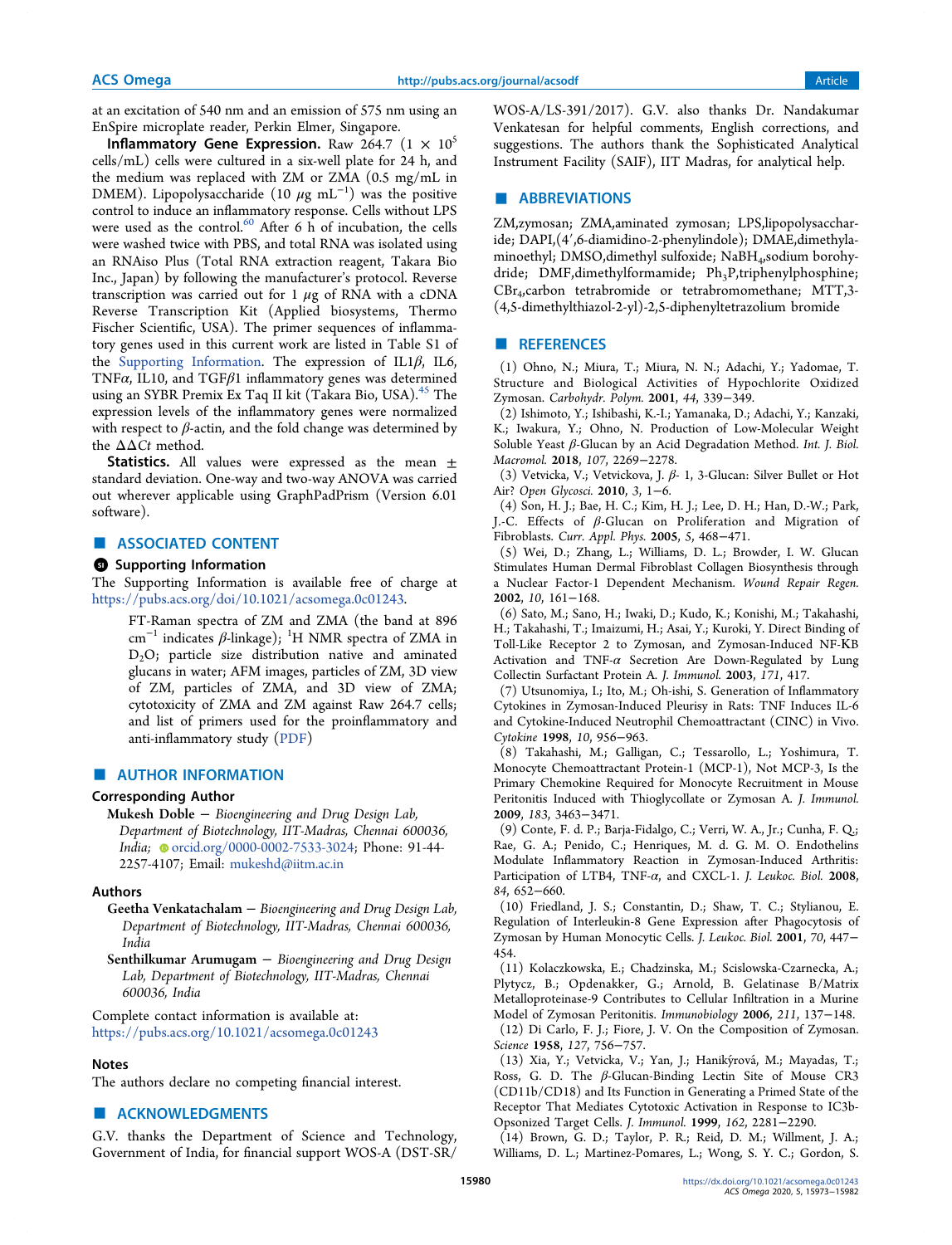Dectin-1 Is a Major Beta-Glucan Receptor on Macrophages. J. Exp. Med. 2002, 196, 407−412.

(15) Zimmerman, J. W.; Lindermuth, J.; Fish, P. A.; Palace, G. P.; Stevenson, T. T.; DeMong, D. E. A Novel Carbohydrate-Glycosphingolipid Interaction between a Beta-(1-3)-Glucan Immunomodulator, PGG-Glucan, and Lactosylceramide of Human Leukocytes. J. Biol. Chem. 1998, 273, 22014−22020.

(16) Rice, P. J.; Kelley, J. L.; Kogan, G.; Ensley, H. E.; Kalbfleisch, J. H.; Browder, I. W.; Williams, D. L. Human Monocyte Scavenger Receptors Are Pattern Recognition Receptors for  $(1\rightarrow3)$ - $\beta$ -D-Glucans. J. Leukoc. Biol. 2002, 72, 140−146.

(17) Teng, H.; Chen, L.  $\alpha$ -Glucosidase and  $\alpha$ -Amylase Inhibitors from Seed Oil: A Review of Liposoluble Substance to Treat Diabetes. Crit. Rev. Food Sci. Nutr. 2017, 57, 3438−3448.

(18) Chen, L.; Teng, H.; Xie, Z.; Cao, H.; Cheang, W. S.; Skalicka-Woniak, K.; Georgiev, M. I.; Xiao, J. Modifications of Dietary Flavonoids towards Improved Bioactivity: An Update on Structure-Activity Relationship. Crit. Rev. Food Sci. Nutr. 2018, 58, 513−527.

(19) Teng, H.; Chen, L. Polyphenols and Bioavailability: An Update. Crit. Rev. Food Sci. Nutr. 2019, 59, 2040−2051.

(20) Chen, L.; Teng, H.; Cao, H. Chlorogenic Acid and Caffeic Acid from Sonchus Oleraceus Linn Synergistically Attenuate Insulin Resistance and Modulate Glucose Uptake in HepG2 Cells. Food Chem. Toxicol. 2019, 127, 182−187.

(21) Salgado, M.; Rodríguez-Rojo, S.; Reis, R. L.; Cocero, M. J.; Duarte, A. R. C. Preparation of Barley and Yeast β-Glucan Scaffolds by Hydrogel Foaming: Evaluation of Dexamethasone Release. J. Supercrit. Fluids 2017, 127, 158−165.

(22) Gao, Y.; Jiang, R.; Qie, J.; Chen, Y.; Xu, D.; Liu, W.; Gao, Q. Studies on the Characteristic and Activity of Low-Molecular Fragments from Zymosan. Carbohydr. Polym. 2012, 90, 1411−1414. (23) Hida, S.; Nagi-Miura, N.; Adachi, Y.; Ohno, N. Beta-Glucan Derived from Zymosan Acts as an Adjuvant for Collagen-Induced Arthritis. Microbiol. Immunol. 2006, 50, 453−461.

(24) Hwang, J.; Lee, K.; Gilad, A. A.; Choi, J. Synthesis of Beta-Glucan Nanoparticles for the Delivery of Single Strand DNA. Biotechnol. Bioprocess Eng. 2018, 23, 144−149.

(25) Yiannikouris, A.; Francois, J.; Poughon, L.; Dussap, C.-G.; ̧ Bertin, G.; Jeminet, G.; Jouany, J.-P. Alkali Extraction of β-d-Glucans from Saccharomyces Cerevisiae Cell Wall and Study of Their Adsorptive Properties toward Zearalenone. J. Agric. Food Chem. 2004, 52, 3666−3673.

(26) Han, J.; Cai, J.; Borjihan, W.; Ganbold, T.; Rana, T. M.; Baigude, H. Preparation of Novel Curdlan Nanoparticles for Intracellular SiRNA Delivery. Carbohydr. Polym. 2015, 117, 324−330. (27) Borjihan, G.; Zhong, G.; Baigude, H.; Nakashima, H.; Uryu, T.

Synthesis and Anti-HIV Activity of 6-Amino-6-Deoxy- $(1\rightarrow 3$  - $\beta$ -D-Curdlan Sulfate. Polym. Adv. Technol. 2003, 14, 326−329.

(28) Ishimoto, Y.; Ishibashi, K.-I.; Yamanaka, D.; Adachi, Y.; Kanzaki, K.; Okita, K.; Iwakura, Y.; Ohno, N. Modulation of an Innate Immune Response by Soluble Yeast Beta-Glucan Prepared by a Heat Degradation Method. Int. J. Biol. Macromol. 2017, 104, 367−376.

(29) Shin, M. S.; Lee, S.; Lee, K. Y.; Lee, H. G. Structural and Biological Characterization of Aminated-Derivatized Oat Beta-Glucan. J. Agric. Food Chem. 2005, 53, 5554−5558.

(30) Lee, J. Structural Modification of Polysaccharide for the Improvement of Functionality. Ph. D. Thesis, Korea Advanced Institute of Science and Technology, 1998.

(31) Wang, L. C.; Zhang, K.; Di, L. Q.; Liu, R.; Wu, H. Isolation and Structural Elucidation of Novel Homogenous Polysaccharide from Mactra Veneriformis. Carbohydr. Polym. 2011, 86, 982−987.

(32) Wang, H.-x.; Zhao, J.; Li, D.-m.; Song, S.; Song, L.; Fu, Y.-h.; Zhang, L.-p. Structural Investigation of a Uronic Acid-Containing Polysaccharide from Abalone by Graded Acid Hydrolysis Followed by PMP-HPLC−MSn and NMR Analysis. Carbohydr. Res. 2015, 402, 95−101.

(33) Saito, H.; Ohki, T.; Sasaki, T. A 13C Nuclear Magnetic Resonance Study of Gel-Forming (1 Goes to 3)-Beta-d-Glucans. Evidence of the Presence of Single-Helical Conformation in a

Resilient Gel of a Curdlan-Type Polysaccharide 13140 from Alcaligenes Faecalis Var. Myxogenes IFO 13140. Biochemistry 1977, 16, 908−914.

(34) Wang, L.; Chen, L.; Li, J.; Di, L.; Wu, H. Structural Elucidation and Immune-Enhancing Activity of Peculiar Polysaccharides Fractioned from Marine Clam Meretrix Meretrix (Linnaeus). Carbohydr. Polym. 2018, 201, 500−513.

(35) Cruz, A. K. M.; Andrade, G. P. V.; Chavante, S. F.; de Vasconcelos, C. L.; Leite, E. L.; Valente, A. P.; Sales, M. P.; Oliveira, F. W.; Oliveira, F. W. Structural Elucidation of an Acidic Galactan from the Eggs of Mollusc Pomacea Lineata. Carbohydr. Polym. 2010, 79, 975−980.

(36) Lee, S.; Seo, D.-H.; Park, H.-L.; Choi, Y.; Jung, S. Solubility Enhancement of a Hydrophobic Flavonoid, Luteolin by the Complexation with Cyclosophoraoses Isolated from Rhizobium Meliloti. Antonie Leeuwenhoek 2003, 84, 201−207.

(37) Venkatachalam, G.; Nandakumar, V.; Suresh, G.; Doble, M. Characterization and applications of cyclic  $\beta$ -(1,2)-glucan produced from R. meliloti. RSC Adv. 2014, 4, 11393−11399.

(38) Kawaharada, Y.; Kiyota, H.; Eda, S.; Minamisawa, K.; Mitsui, H. Structural Characterization of Neutral and Anionic Glucans from Mesorhizobium Loti. Carbohydr. Res. 2008, 343, 2422−2427.

(39) Muschin, T.; Yoshida, T. Structural Analysis of Galactomannans by NMR Spectroscopy. Carbohydr. Polym. 2012, 87, 1893− 1898.

(40) Hernanz-Falcón, P.; Joffre, O.; Williams, D. L.; Reis e Sousa, C. Internalization of Dectin-1 Terminates Induction of Inflammatory Responses. Eur. J. Immunol. 2009, 39, 507−513.

(41) Ren, T.; Gou, J.; Sun, W.; Tao, X.; Tan, X.; Wang, P.; Zhang, Y.; He, H.; Yin, T.; Tang, X. Entrapping of Nanoparticles in Yeast Cell Wall Microparticles for Macrophage-Targeted Oral Delivery of Cabazitaxel. Mol. Pharm. 2018, 15, 2870−2882.

(42) Novák, M.; Synytsya, A.; Gedeon, O.; Slepička, P.; Procházka, V.; Synytsya, A.; Blahovec, J.; Hejlová, A.; Čopíková, J. Yeast  $\beta(1\text{-}3)$ , (1-6)-d-Glucan Films: Preparation and Characterization of Some Structural and Physical Properties. Carbohydr. Polym. 2012, 87, 2496−2504.

(43) Hunter, K. W.; Gault, R. A.; Berner, M. D. Preparation of Microparticulate Beta-Glucan from Saccharomyces Cerevisiae for Use in Immune Potentiation. Lett. Appl. Microbiol. 2002, 35, 267−271.

(44) López-García, J.; Lehocký, M.; Humpolíček, P.; Sáha, P. HaCaT Keratinocytes Response on Antimicrobial Atelocollagen Substrates: Extent of Cytotoxicity, Cell Viability and Proliferation. J. Funct. Biomater. 2014, 5, 43−57.

(45) Yunus Basha, R.; Sampath, S. K.; Doble, M. Dual Delivery of Tuberculosis Drugs via Cyclodextrin Conjugated Curdlan Nanoparticles to Infected Macrophages. Carbohydr. Polym. 2019, 218, 53− 62.

(46) Yunus Basha, R.; Sampath Kumar, T. S.; Selvaraj, R.; Doble, M. Silver Loaded Nanofibrous Curdlan Mat for Diabetic Wound Healing: An In Vitro and In Vivo Study. Macromol. Mater. Eng. 2018, 303, 1800234.

(47) Li, Y.-Z.; Chen, J.-H.; Tsai, C.-F.; Yeh, W.-L. Anti-Inflammatory Property of Imperatorin on Alveolar Macrophages and Inflammatory Lung Injury. J. Nat. Prod. 2019, 82, 1002−1008.

(48) Tesz, G. J.; Aouadi, M.; Prot, M.; Nicoloro, S. M.; Boutet, E.; Amano, S. U.; Goller, A.; Wang, M.; Guo, C.-A.; Salomon, W. E.; Virbasius, J. V.; Baum, R. A.; O'Connor, M. J.; Soto, E.; Ostroff, G. R.; Czech, M. P. Glucan Particles for Selective Delivery of SiRNA to Phagocytic Cells in Mice. Biochem. J. 2011, 436, 351−362.

(49) Goodridge, H. S.; Wolf, A. J.; Underhill, D. M. Beta-Glucan Recognition by the Innate Immune System. Immunol. Rev. 2009, 230, 38−50.

(50) Kerrigan, A. M.; Brown, G. D. Syk-Coupled C-Type Lectin Receptors That Mediate Cellular Activation via Single Tyrosine Based Activation Motifs. Immunol. Rev. 2010, 234, 335−352.

(51) Kuhn, D. A.; Vanhecke, D.; Michen, B.; Blank, F.; Gehr, P.; Petri-Fink, A.; Rothen-Rutishauser, B. Different Endocytotic Uptake